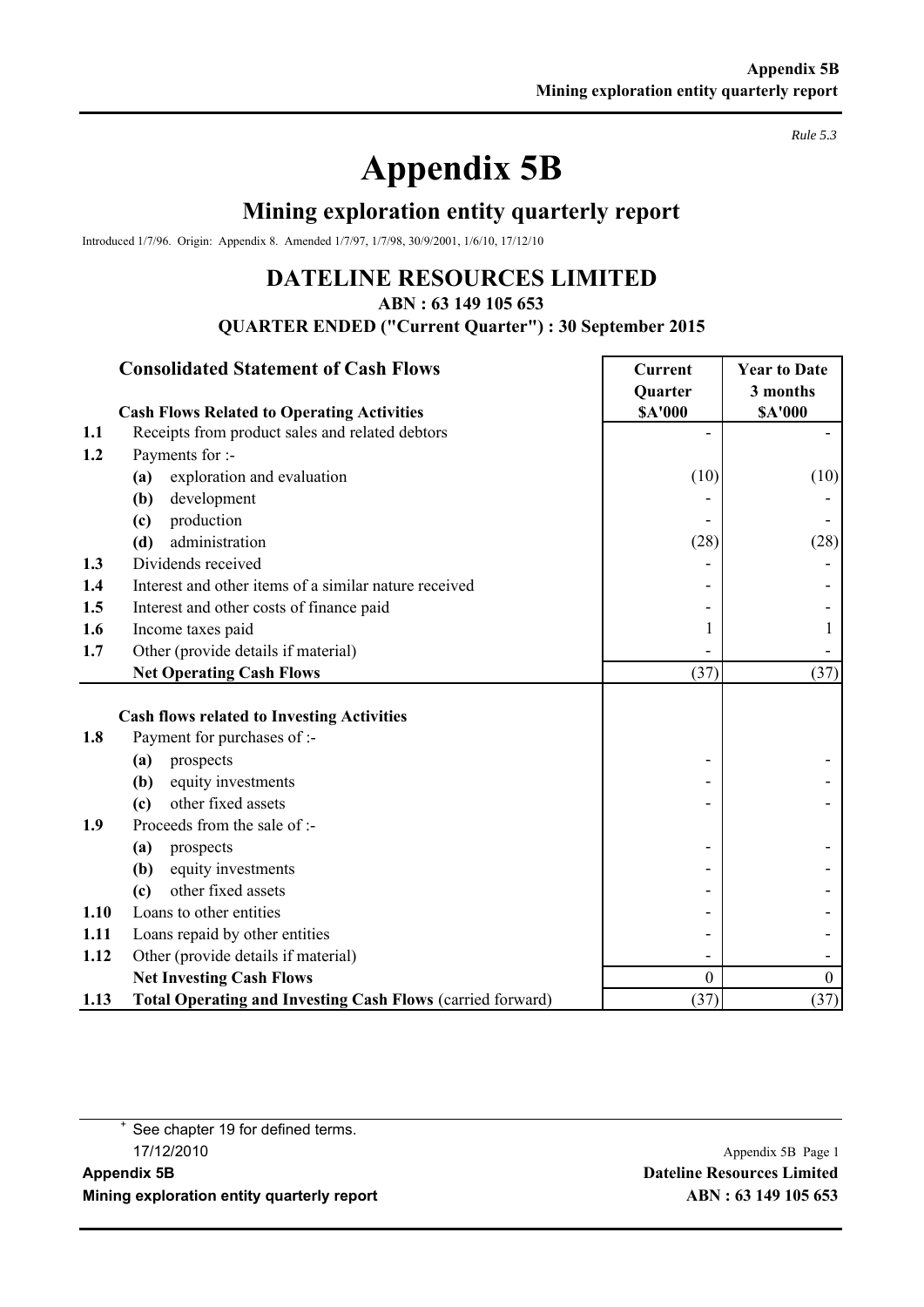| 1.13 | <b>Total Operating and Investing Cash Flows (brought forward)</b> | (37) | (37) |
|------|-------------------------------------------------------------------|------|------|
|      | Cash flows related to financing activities                        |      |      |
| 1.14 | Proceeds from issues of shares, options, etc.                     |      |      |
| 1.15 | Proceeds from sale of forfeited shares                            |      |      |
| 1.16 | Proceed from borrowings                                           | 42   | 42   |
| 1.17 | Repayment of borrowings                                           |      |      |
| 1.18 | Dividends Paid                                                    |      |      |
| 1.19 | Other (provide details if material)                               |      |      |
|      | <b>Net Financing Cash Flows</b>                                   | 42   | 42   |
|      | Net increase (decrease) in cash held                              | 5    | 5    |
| 1.20 | Cash at beginning of quarter / year to date                       | 41   | 41   |
| 1.21 | Exchange rate adjustment to item 1.20                             |      |      |
| 1.22 | Cash at end of quarter                                            | 46   | 46   |

#### **Payments to directors of the entity and associates of the directors Payments to related entities of the entity and associates of the related entities**

|      |                                                                  | Current<br>Quarter<br><b>SA'000</b> |
|------|------------------------------------------------------------------|-------------------------------------|
| 1.23 | Aggregate amount of payments to the parties included in item 1.2 |                                     |
| 1.24 | Aggregate amount of loans to the parties included in item 1.10   |                                     |

**1.25** Explanation necessary for an understanding of the transactions

N/A

**2.1** Details of financing and investing transactions which have had a material effect on consolidated assets and liabilities but did not involve cash flows

N/A

**2.2** Details of outlays made by other entities to establish or increase their share in projects in which the reporting entity has an interest

N/A

See chapter 19 for defined terms.

Appendix 5B Page 2 17/12/2010 **Dateline Resources Limited Appendix 5B ABN : 63 149 105 653 Mining exploration entity quarterly report**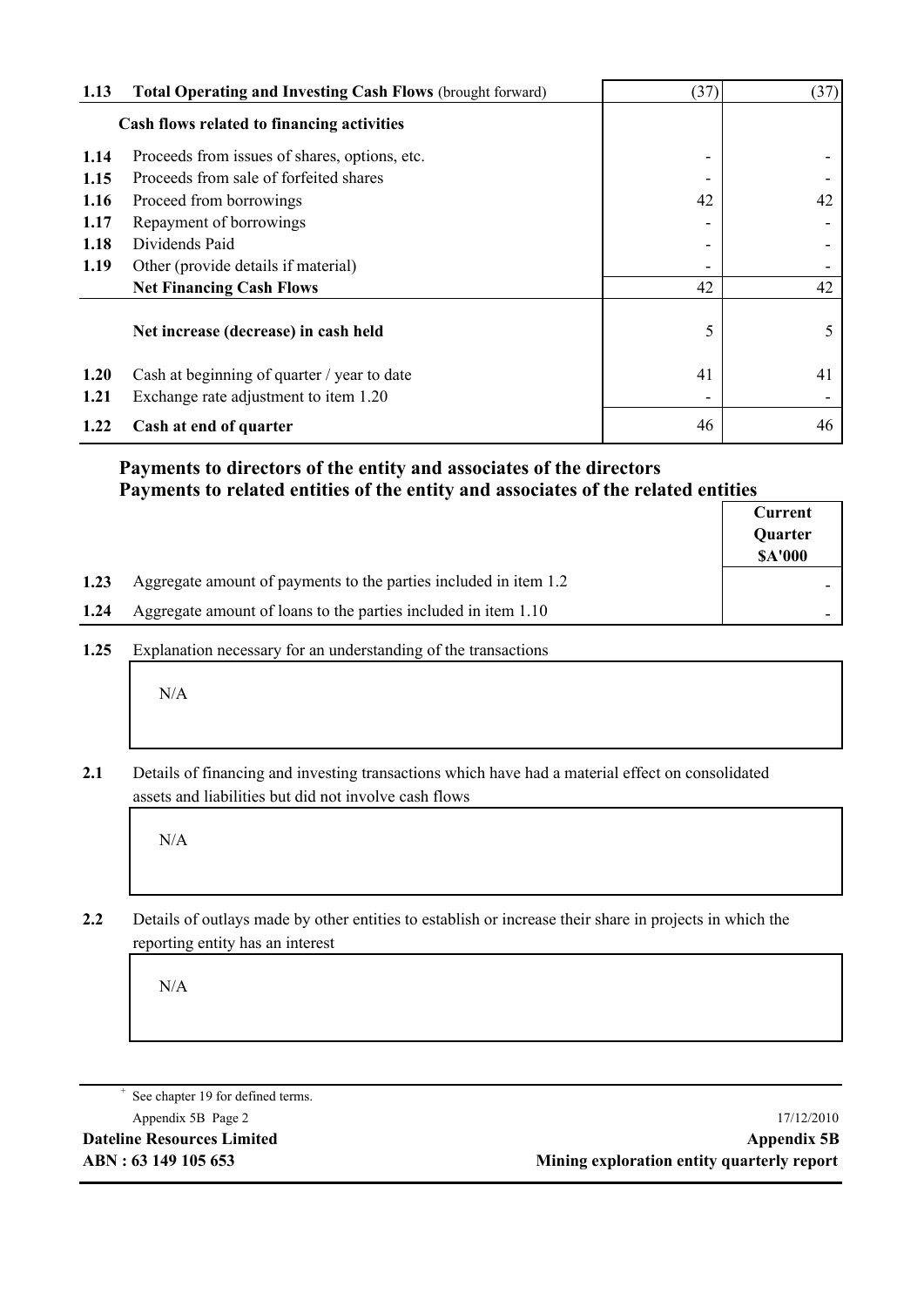#### **Financing facilities available**

*Add notes as necessary for an understanding of the position.*

|     |                             | Amount<br>Available<br><b>SA'000</b> | Amount<br><b>Used</b><br><b>\$A'000</b> |
|-----|-----------------------------|--------------------------------------|-----------------------------------------|
| 3.1 | Loan Facilities             | $\overline{\phantom{a}}$             | $\overline{\phantom{a}}$                |
| 3.2 | Credit standby arrangements | N/A                                  | N/A                                     |

|     | <b>Estimated cash outflows for next quarter</b> | <b>\$A'000</b> |
|-----|-------------------------------------------------|----------------|
| 4.1 | Exploration and evaluation                      |                |
| 4.2 | Development                                     |                |
| 4.3 | Production                                      |                |
| 4.2 | Administration                                  |                |
|     | <b>Total</b>                                    |                |

#### **Reconcilation of cash**

|     | Reconciliation of cash at the end of the quarter (as shown in the<br>consolidated statement of cash flows) to the related items in the<br>accounts is as follows. | Current<br><b>Quarter</b><br><b>\$A'000</b> | <b>Previous</b><br><b>Quarter</b><br><b>\$A'000</b> |
|-----|-------------------------------------------------------------------------------------------------------------------------------------------------------------------|---------------------------------------------|-----------------------------------------------------|
|     | Cash on hand and at bank                                                                                                                                          | 46                                          | 41                                                  |
| 5.2 | Deposits at call                                                                                                                                                  | -                                           |                                                     |
| 5.3 | Bank Overdraft                                                                                                                                                    | -                                           |                                                     |
| 5.4 | Other (provide details)                                                                                                                                           | -                                           |                                                     |
|     | Total cash at end of quarter (item 1.22)                                                                                                                          | 46                                          | $\overline{4}$                                      |

#### **Changes in interest in mining tenements**

|     |                                                                     | <b>Tenement</b><br>Reference | Nature of<br><b>Interest</b><br>(Note 2) | Interest at<br><b>Beginning of</b><br>Quarter | Interest at<br>End of<br>Quarter |
|-----|---------------------------------------------------------------------|------------------------------|------------------------------------------|-----------------------------------------------|----------------------------------|
| 6.1 | Interests in mining<br>tenements relinquished,<br>reduced or lapsed | SPL1494                      | Direct                                   | 100%                                          | $0\%$                            |
| 6.2 | Interests in mining<br>tenements acquired<br>or increased           | None during<br>the Quarter   |                                          |                                               |                                  |

<sup>+</sup> See chapter 19 for defined terms.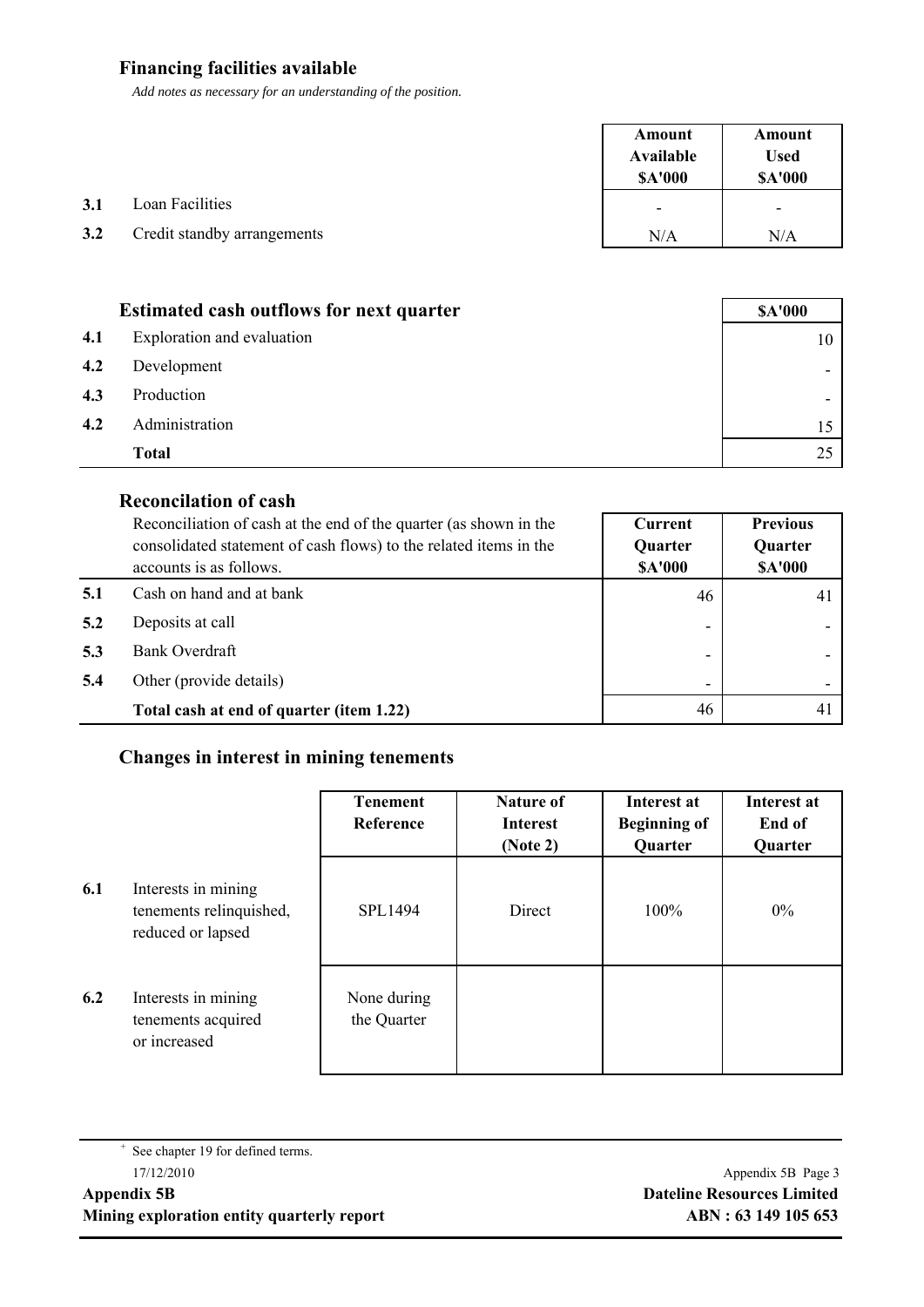#### **Issued and quoted securities at end of current quarter**

*Description includes rate of interest and any redemption or conversion rights together with prices and dates.*

|      |                          | <b>Total</b><br><b>Number</b> | <b>Number</b><br>Quoted | <b>Issue Price</b><br>per security<br>(see note 3)<br>(cents) | <b>Amount Paid</b><br>up per security<br>(see note 3)<br>(cents) |
|------|--------------------------|-------------------------------|-------------------------|---------------------------------------------------------------|------------------------------------------------------------------|
| 7.1  | Preference               |                               |                         |                                                               |                                                                  |
|      | securities (description) |                               |                         |                                                               |                                                                  |
| 7.2  | Changes during quarter   |                               |                         |                                                               |                                                                  |
|      | (a) Increases            |                               |                         |                                                               |                                                                  |
|      | through issues           |                               |                         |                                                               |                                                                  |
|      | (b) Decreases            |                               |                         |                                                               |                                                                  |
|      | through returns          |                               |                         |                                                               |                                                                  |
|      | of capital, buy backs,   |                               |                         |                                                               |                                                                  |
|      | redemptions              |                               |                         |                                                               |                                                                  |
| 7.3  | Ordinary<br>securities   | 76,300,000                    | 76,300,000              | Various                                                       | Various                                                          |
| 7.4  | Changes during quarter   |                               |                         |                                                               |                                                                  |
|      | (a) Increases            |                               |                         |                                                               |                                                                  |
|      | through issues           |                               |                         |                                                               |                                                                  |
|      | (b) Decreases            |                               |                         |                                                               |                                                                  |
|      | through returns          |                               |                         |                                                               |                                                                  |
|      | of capital, buy backs,   |                               |                         |                                                               |                                                                  |
| 7.5  | <b>Convertible debt</b>  |                               |                         |                                                               |                                                                  |
|      | securities (description) |                               |                         |                                                               |                                                                  |
| 7.6  | Changes during quarter   |                               |                         |                                                               |                                                                  |
|      | (a) Increases            |                               |                         |                                                               |                                                                  |
|      | through issues           |                               |                         |                                                               |                                                                  |
|      | (b) Decreases            |                               |                         |                                                               |                                                                  |
|      | through securities       |                               |                         |                                                               |                                                                  |
|      | matured, converted       |                               |                         |                                                               |                                                                  |
| 7.7  | <b>Options</b>           |                               |                         | Exercise price                                                | <b>Expiry Date</b>                                               |
|      | (description and         |                               |                         |                                                               |                                                                  |
|      | conversion factor)       |                               |                         |                                                               |                                                                  |
| 7.8  | Issued during quarter    |                               |                         |                                                               |                                                                  |
| 7.9  | Exercised during quarter |                               |                         |                                                               |                                                                  |
| 7.10 | Expired during quarter   |                               |                         |                                                               |                                                                  |
| 7.11 | <b>Debentures</b>        |                               |                         |                                                               |                                                                  |
|      | (totals only)            |                               |                         |                                                               |                                                                  |
| 7.12 | <b>Unsecured Notes</b>   |                               |                         |                                                               |                                                                  |
|      | (totals only)            |                               |                         |                                                               |                                                                  |